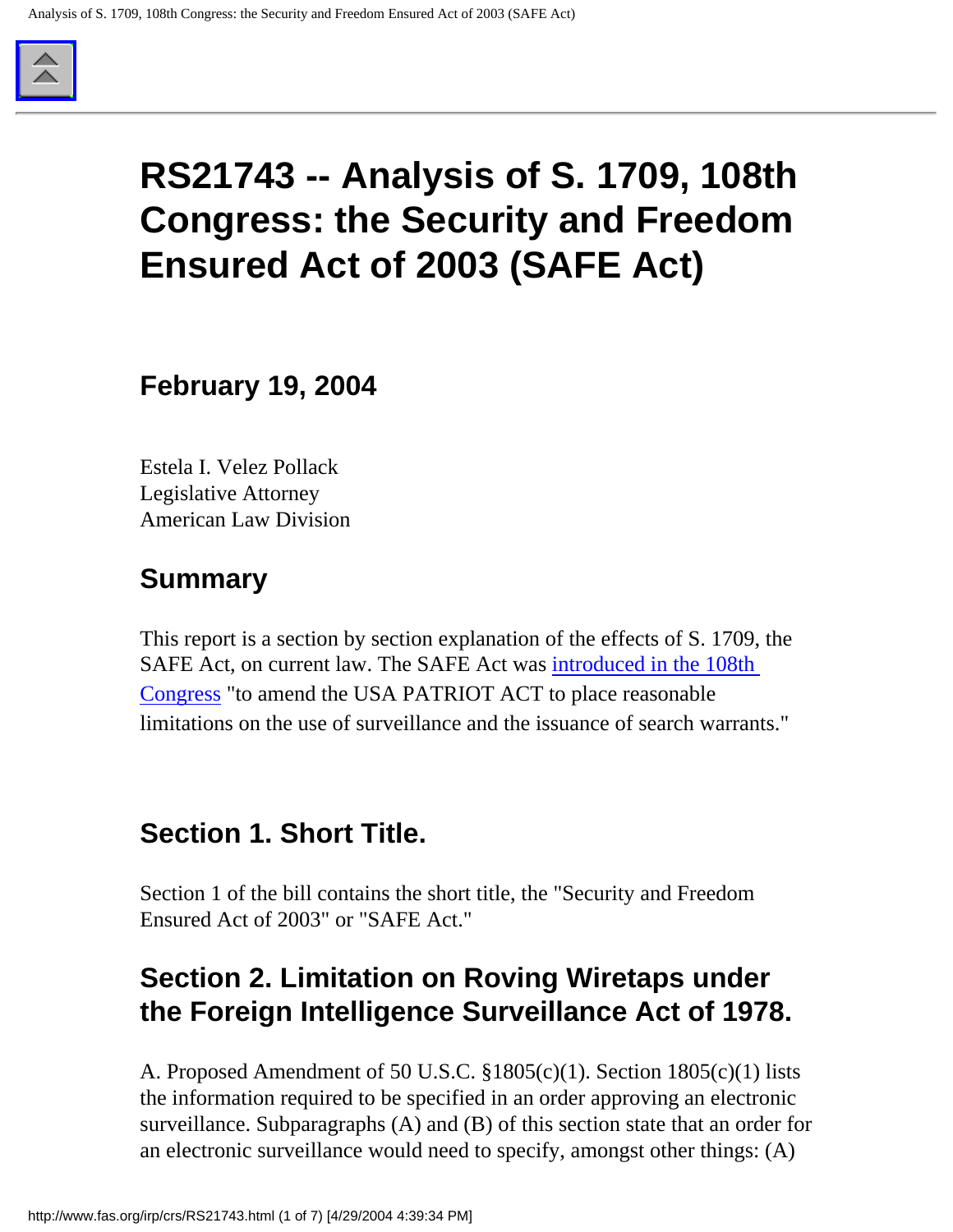the identity, *if known*, or a description of the target; and, (B) the nature and location of each of the facilities or places at which the electronic surveillance will be directed, *if known*. Therefore, the statute allows for orders to be issued without requiring the government to specifically identify the target *or* the place of the electronic surveillance.

Section 2 of the SAFE Act proposes to amend 50 U.S.C. § 1805(c)(1) in two ways by requiring an order for electronic surveillance [hereinafter referred to as 'order'] to identify either the target of the order or the place. The SAFE Act proposes to amend § 1805(c) by adding language that would require that, if the identity of the target is not known, the order provide a description of the target *and* the nature and location of the facilities and places at which the electronic surveillance will be directed. Furthermore, in cases where the facilities or places of surveillance are not known, it would require the order to identify the target. In effect, the SAFE Act would only allow electronic surveillances in instances where either the identity of the target or the location of the surveillance is known and would no longer allow an electronic surveillance where neither the target nor the place of the surveillance is known.

B. Proposed Amendment of 50 U.S.C. § 1805(c)(2). Title 50 U.S.C. §  $1805(c)(2)$  currently places no restrictions on when the surveillance of a place may be conducted, thus allowing an order for the electronic surveillance of a location to be conducted at any time and without a specific target identified or present at the location. Section 2 of the SAFE Act proposes to amend this section by adding an additional requirement that: "(B) in cases where the facility or place at which the surveillance will be directed is not known at the time the order is issued, that the surveillance be conducted only when the presence of the target at a particular facility or place is ascertained by the person conducting the surveillance." The SAFE Act would only allow for the electronic surveillance of a location when the target of the surveillance is present and not at "any time."

# **Section 3. Limitation on Authority to Delay Notice of Search Warrants.**

A. Proposed Amendment of 50 U.S.C. § 3103a(b)(1). Title 18, U.S.C. §3103a(b)(1) addresses the circumstances under which notice of the execution of a search warrant may be delayed. It states that notice of a search warrant may be delayed if "the court finds reasonable cause to believe that providing immediate notification of the execution of the warrant *may* have an adverse result (as defined in section 2705)." (emphasis added). In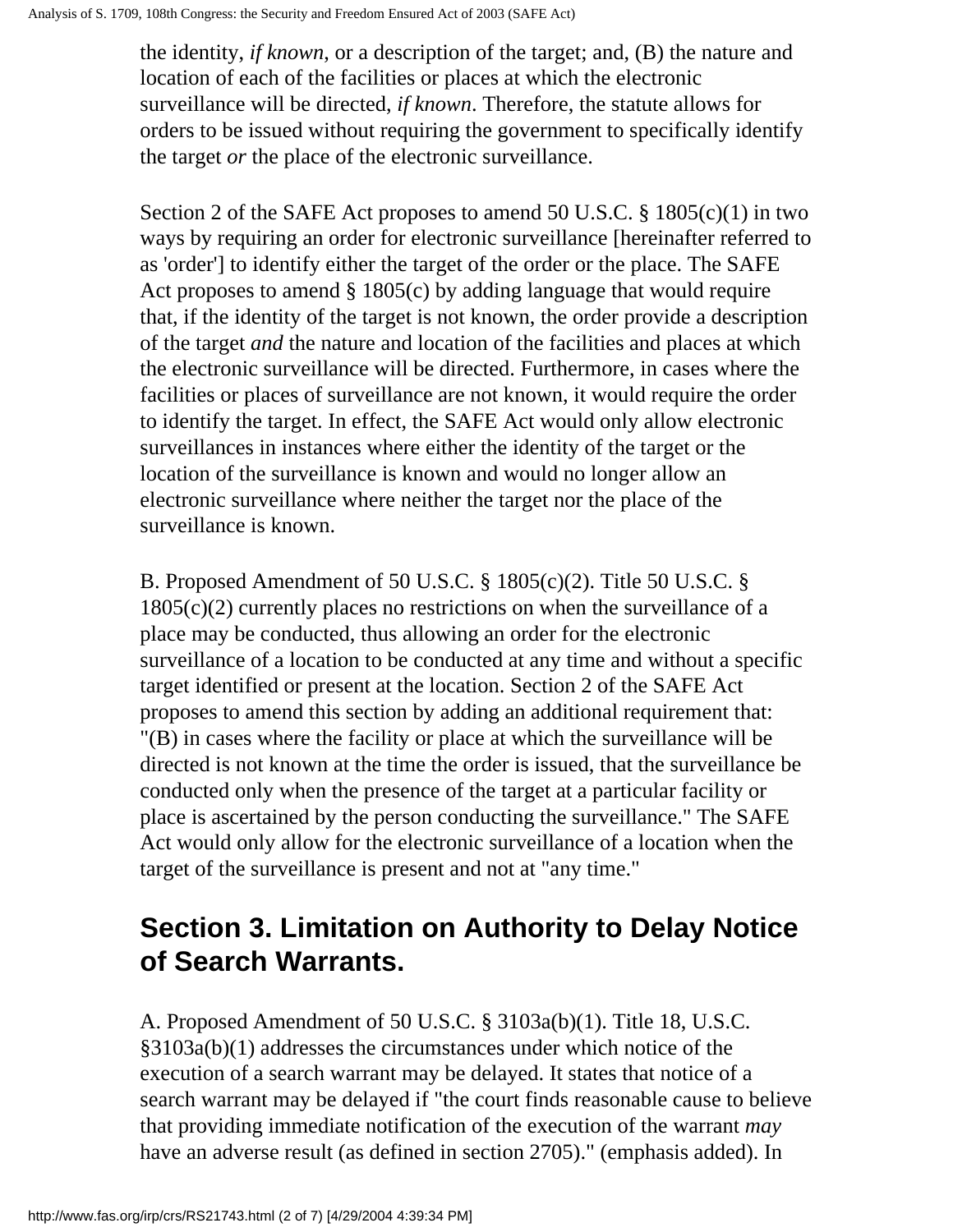turn, § 2705 defines adverse result as being : (1) endangering the life or physical safety of an individual; (2) flight from prosecution; (3) destruction or tampering with evidence; (4) intimidation of potential witnesses; or, a "catch-all" provision, (5) otherwise seriously jeopardizing an investigation or unduly delaying a trial. Therefore, under current law, the government can delay giving notice of a search warrant if it can show that there is a possibility that any of the above-mentioned results would occur.

<span id="page-2-0"></span>The SAFE Act proposes to amend § 3103a(b)(1) by striking 'may have an adverse result (as defined in section 2705)' and inserting in its place 'will (A) endanger the life or physical safety of an individual; (B) result in flight from prosecution; or (C) result in the destruction of, or tampering with, the evidence sought under the warrant'. The effect of the amendment is twofold. First, by changing 'may' to 'will', the government would no longer be able to show just a possibility of the listed negative results, but it would be required to show that any one of these results is inevitable. [\(1\)](#page-6-0) Second, the proposed amendment would narrow the list of negative results that would be considered when determining if a delay in notice is needed by deleting two of the results, (1) intimidation of potential witnesses, and, the "catch-all" provision (2) otherwise seriously jeopardize an investigation or unduly delay a trial. This proposed amendment addresses the criticisms of the USA PATRIOT ACT on its departure from the Fourth Amendment standards for searches and seizures. The Fourth Amendment provides protection from warrantless searches and seizures subject to very specific exceptions more commonly known as "exigent circumstances [\(2\).](#page-6-1)" The USA PATRIOT ACT has been criticized for its deviation from those very narrowly tailored exceptions by creating exceptions not currently considered exigent circumstances under the Fourth Amendment [\(3\).](#page-6-2) This amendment is meant to bring the USA PATRIOT ACT back into parallel with the exigent circumstances exceptions of the Fourth Amendment.

<span id="page-2-2"></span><span id="page-2-1"></span>B. Proposed Amendment of 50 U.S.C. § 3103a(b)(2). Title 50 U.S.C. § 3103a(b)(2) discusses the timetable for providing notice of the execution of a search warrant. The current law allows for notification to take place "within a reasonable period of its execution" and allows for extensions by a court for good cause shown. Accordingly, there are no specific time limits for notification and instead it is left for the courts to determine how long a "reasonable period" of time is. Additionally, current law does not put a cap on the length of the extensions granted by the courts in effect allowing for an indefinite extension.

The amendment proposed by Section 3 of the SAFE Act seeks to strike the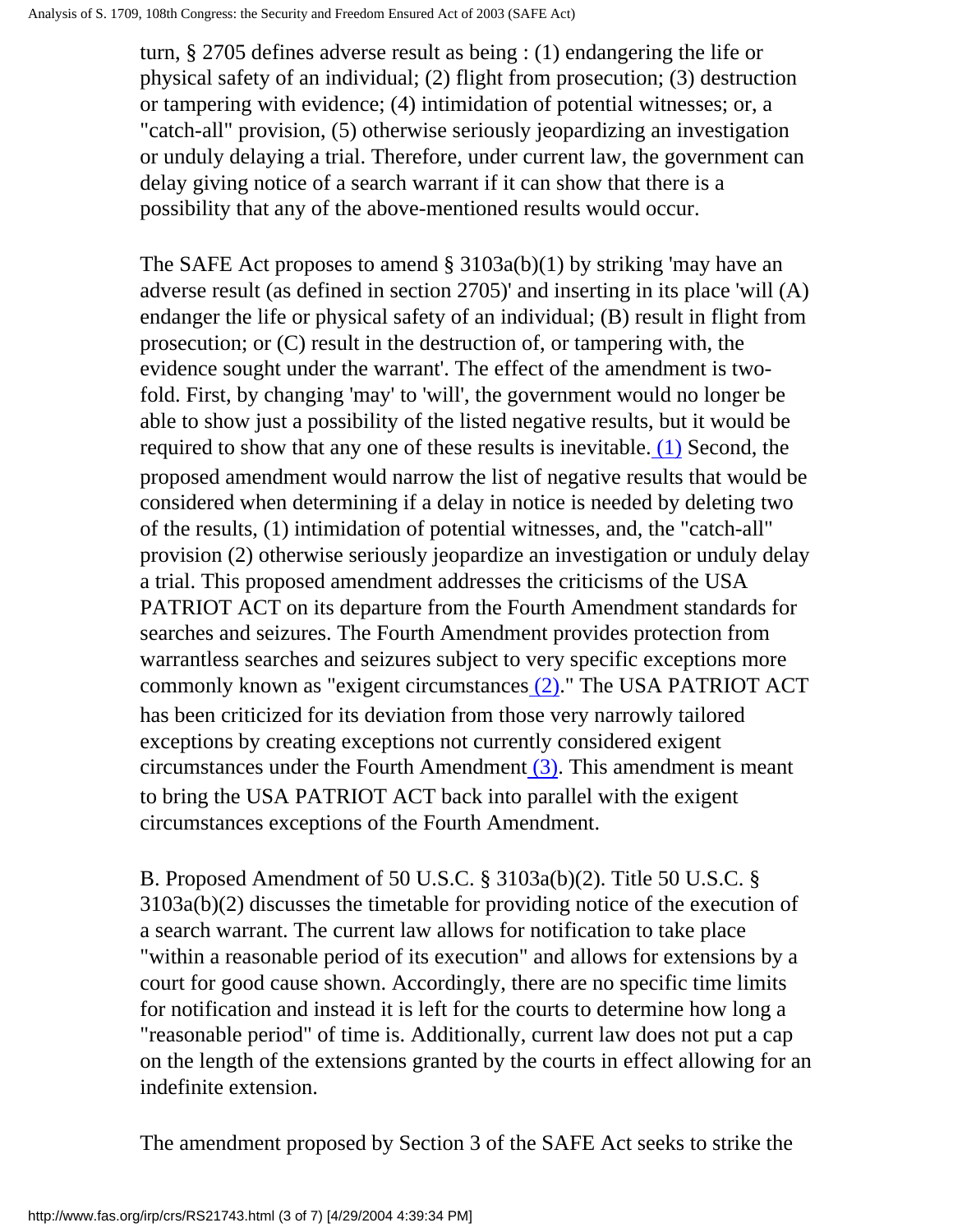language 'within a reasonable period' and instead set a more specific timetable for the notifications and the granting of extensions. It would require that notification be given no later than 7 days after the execution of the warrant and it would allow for extensions of that period of time by no more than 7 days at a time. Furthermore, the amendment would change the standard for determining the need of an extension from 'good cause shown' which allows for a more subjective interpretation, to a more objective and specific standard. It would require that it be proven that notice of the execution of the warrant will (1) endanger the life or physical safety of an individual; (2) result in flight from prosecution; or (3) result in the destruction of, or tampering with, the evidence sought under the warrant. Once again, note the use of the word 'will' in the amendment which creates a higher standard than the one in the current law. Also, while the current law does not state who is allowed to request the extensions on the notifications, the proposed amendment would require that the request be made by the Attorney General, the Deputy Attorney General, or an Associate Attorney General.

C. Addition of new subsection to 50 U.S.C. § 3103a. In addition, Section 3 of the SAFE Act proposes to add one more subsection to § 3103a, subsection (c). The proposed subsection (c) would impose a new requirement on the Attorney General for reports to Congress on the requests made for delays of notice and extensions of delays of notice. It would require a report to be submitted every 6 months stating how many requests for delay of notice with respect to warrants have been granted, denied, or are pending; and, for each request for delayed notice that was granted, the number of requests for extensions of the delay of notice, categorized as granted, denied, or pending. The proposed amendments would give Congress the ability to monitor the notification process.

D. Sunset Provision. Finally, Section 3 of the SAFE Act proposes to add the proposed amendments of 50 U.S.C. § 3103a to the sunset provision of the USA PATRIOT ACT. It would therefore make the current law expire on December 31, 2005. However, it would allow the current law to remain in effect and be applicable to those investigations which predate the implementation of the proposed amendment.

# **Section 4. Privacy Protections for Library, Bookseller, and other Personal Records Under Foreign Intelligence Surveillance Act of 1978.**

A. Proposed Amendment of Section 501(b)(2) of the Foreign Intelligence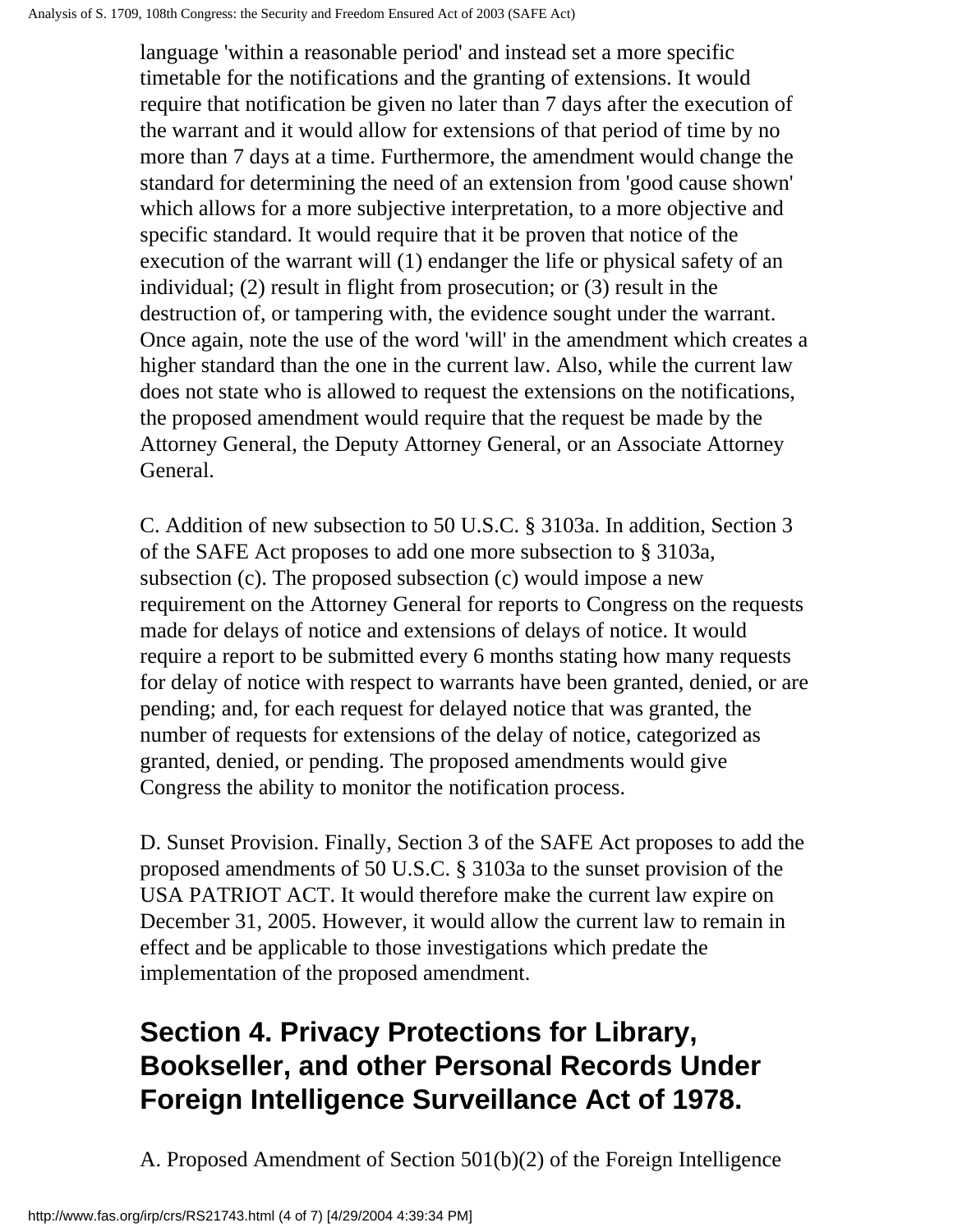<span id="page-4-0"></span>Surveillance Act of 1978 (50 U.S.C. § 1861(b)(2)). Title 50 U.S.C. § 1861 addresses the requirements for seeking the production of 'tangible things' [\(4\)](#page-6-3) [hereinafter referred to as 'records'] for foreign intelligence and international terrorism investigations. Subsection (b)(2) requires the government to specify that the records sought are for an authorized investigation to obtain foreign intelligence information not concerning a United States person, or to protect against international terrorism or clandestine intelligence activities. It allows the government to put in a request for the production of records from *any* person so long as it states that it is for an authorized investigation. It does not restrict the production by ownership of the records, but rather only by the reason for the requested production. The proposed amendment would add a requirement that the records sought belong to a person who is believed to be a foreign power or an agent of a foreign power. It would no longer make it possible for the government to seek records concerning any person but only those for whom it provides specific and articulable facts to believe that they are a foreign power or an agent of a foreign power.

B. Proposed Amendment of Section 501(c)(1) of the Foreign Intelligence Surveillance Act of 1978 (50 U.S.C. §1861(c)(1)). Title 50 U.S.C. §  $1861(c)(1)$  requires that a judge find that the application for the production of records meets the requirements under  $\S 1861(a)$  and (b). Section 4 of the SAFE Act seeks to amend  $\S 1861(c)(1)$  by adding an additional finding that the judge reviewing the application must make prior to granting the application. The amendment would require the judge to not only find that the application meets the requirements of the section, but also to make an independent finding that "there are specific and articulable facts giving reason to believe that the person to whom the records pertain is a foreign power or an agent of a foreign power." It would require that the application is sought based on the subject of the records and not solely on their relevance.

C. Proposed Amendments of Section 502(a) of the Foreign Intelligence Surveillance Act of 1978 (50 U.S.C. § 1862(a)). Title 50 U.S.C. § 1862 (a) states that the Attorney General is required to fully inform the Permanent Select Committee on Intelligence of the House of Representatives and the Select Committee on Intelligence of the Senate concerning all requests for the production of documents under 50 U.S.C. § 1861. The proposed amendment would add the Committee on the Judiciary of the House of Representatives to the list of Committees to which the Attorney General must provide reports.

# **Section 5. Privacy Protections for Computer**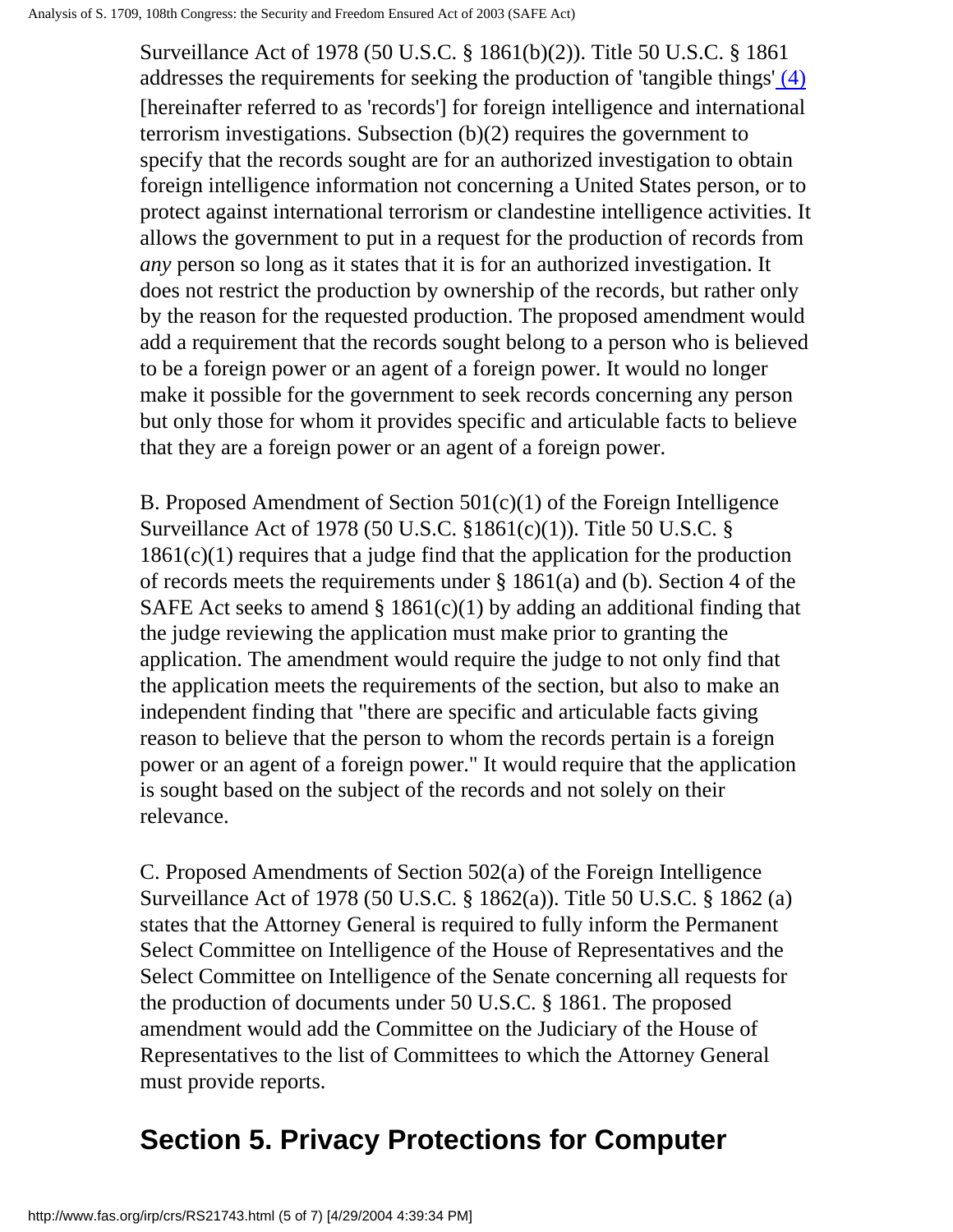# **Users at Libraries Under National Security Authority.**

A. Proposed Amendment of 18 U.S.C. § 2709. Section 5 of the SAFE Act proposes to amend 18 U.S.C. 2709(a). Subsection (a) of § 2709 addresses the type of information that a wire and electronic communications service provider must provide upon request of the Director of the Federal Bureau of Investigation. The SAFE Act proposes to add an exception to this section which would exclude libraries from being considered wire or electronic communication service providers. The proposed amendment would narrow the definition of a wire and electronic communication service provider for purposes of 18 U.S.C. § 2709.

B. Addition of New Subsection to 18 U.S.C. § 2709. Section 5 of the SAFE Act seeks to add a new subsection, subsection (f), to 18 U.S.C. § 2709. This subsection would provide the definition of 'library' for purposes of 18 U.S.C. § 2709. 'Library' would include a public library, a public elementary or secondary school library, an academic library, a research library (a library that makes publicly available library services and materials suitable for scholarly research and not otherwise available to the public, and that is not an integral part of an institution of higher education), or, a private library or other special library, but only if the State in which such private or special library is located determines that the library should be considered a library for purposes of this section. The proposed amendment would also require that these 'libraries' provide services of access to the Internet, books, journals, magazines, newspapers, or other similar forms of communication in print or digitally to patrons for their use, review, examination, or circulation.

## **Section 6. Extension of Patriot Sunset Provision.**

Section 6 of the SAFE Act proposes to sunset several sections of the USA PATRIOT ACT which previously did not sunset, on December 31, 2005. The proposed amendment would sunset section 213 (amending the provision addressing delaying notice of the execution of a search warrant), section 216 (amending the provisions addressing the requirements for pen registers and trap and trace devices), section 219 (amending Rule 41 of the Federal Rules of Criminal Procedure), and, section 505 (amending the provision dealing with counterintelligence access to telephone toll and transactional records).